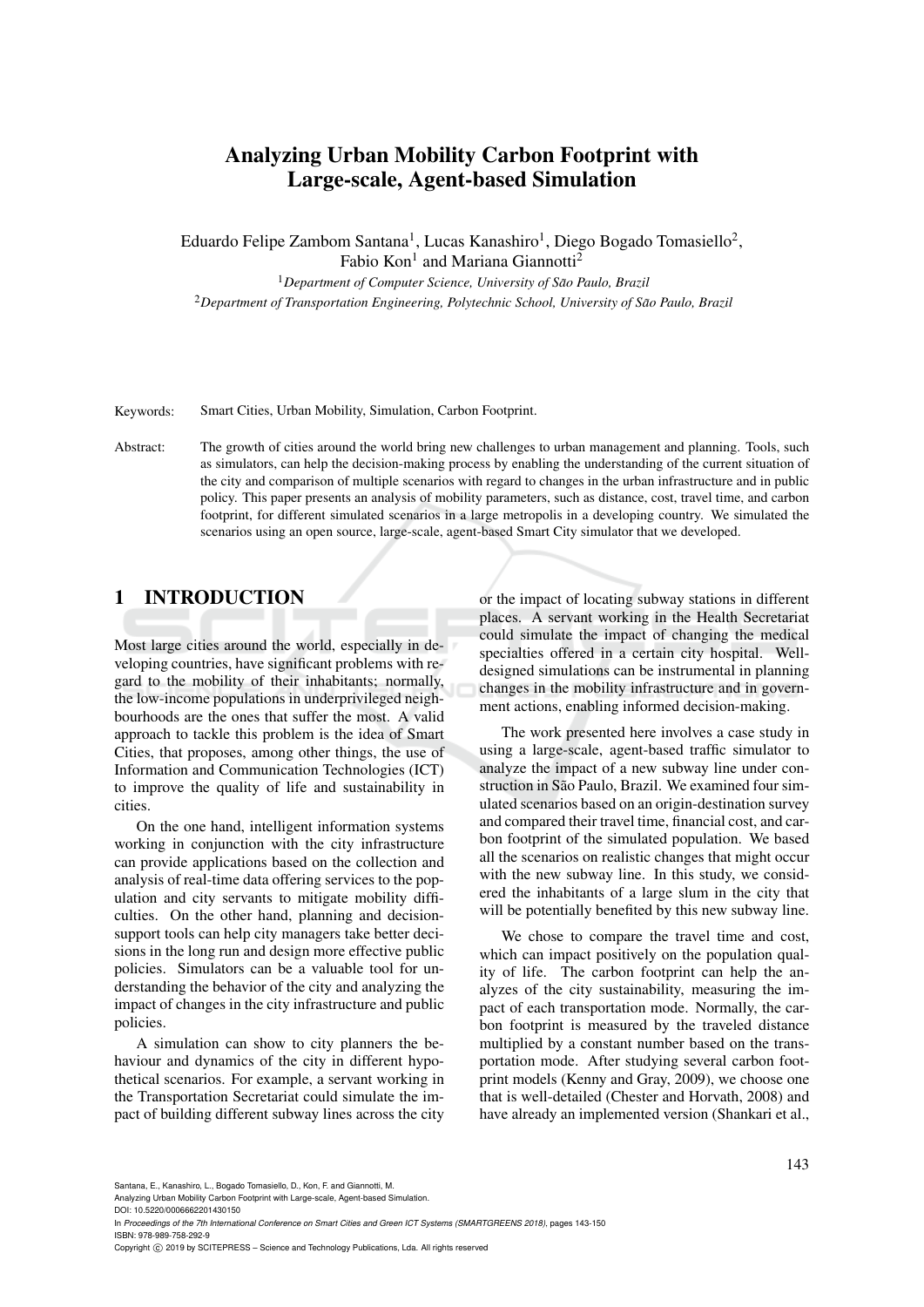2014).

This paper is organized as follows. Section 2 presents related work in Smart Cities, Transportation, and Agent-Based Simulators. Section 3 describes the simulated scenarios and the data used in their modeling. Section 4 describes the tool used to simulate the scenarios. Section 5 presents the data collected and analyzed from the simulation, it also discusses the results of the analyses. Finally, Section 6 addresses our conclusions and future work.

# 2 RELATED WORK

We now present some of the most relevant work related to our research, separating them in the Smart Cities, Transportation, and Agent-Based Simulation areas.

### 2.1 Smart Cities

"Smart City" has been widely and variously defined. Some definitions exceed the software context, focusing only on social or business aspects. Regarding software systems, many authors describe a Smart City as the integration of social, physical, and IT infrastructures to improve the quality of city services (Caragliu et al., 2011). Other authors focus on a set of Information and Communication Technology (ICT) tools used to create an integrated Smart City environment (Santana et al., 2017a; Washburn et al., 2009).

(Giffinger et al., 2007) assert that a Smart City has six main dimensions: smart economy, smart people, smart governance, smart mobility, smart environment, and smart living. Many authors adopt this definition (Hernández-Muñoz et al.,  $2011$ ). In our work, we focus on two dimensions: smart governance and smart mobility.

Smart Governance is related to a better management of cities by using tools to improve the planning of governmental initiatives such as modifications in the infrastructure and public policies. Smart Mobility is related to actions that facilitate the movement of the population within the city. Both dimensions can benefit from the use of simulators. For example, allowing the understanding of the current traffic conditions and the impacts of changes in the infrastructure and the behavior of citizens.

There are many works proposing tools to facilitate the management of Smart Mobility actions. For example, (Schnemann, 2011) presents a platform to simulate vehicular networks with Intelligent Transportation Systems (ITS), testing and experimenting with current and future mobility scenarios. (Benevolo et al., 2016) relate different smart mobility initiatives, including the use of tools to facilitate the planning, implementation, and evaluation of integrated mobility initiatives.

### 2.2 Transportation

The transportation systems in developing countries metropolis share several problems. Most of them are related to the sudden increase in the urban population, poor land use and transport policy, and relatively small investments in transport infrastructure (Pucher et al., 2005).

A common consequence of the poor public transport infrastructure is the mass migration to the motorized private transport, which is the root of other problems like traffic congestion, air pollution, and traffic accidents (Salon and Gulyani, 2010).

When it comes to slums in developing countries, all the problems are enlarged. According to (Carruthers et al., 2005), the main issues faced by lowincome populations in developing countries are the long trips and travel times, lack of fare system integration, and lack of public transit supply in the outskirts of municipalities.

Mass public transport infrastructure like metro systems is rarely designed to serve low-income neighborhoods due to the need for subsidies to make fares cost-effective (Gwilliam, 2003). However, studies conducted by (Zegras, 2010), identified that higher urban density areas located close to metro stations are related to a lower number of kilometers traveled by vehicles, decreasing air pollution and, consequently, the carbon footprint.

The analysis of the impact of mass public transport infrastructure for the population with respect to travel distance, travel time, and air pollution is vital to anticipate if the investments are going to be effective, bringing real benefits to citizens. Agent-based simulation is one of the tools to help decision makers in this matter.

### 2.3 Agent-based Traffic Simulation

Agent-Based simulation is widely used to model traffic scenarios (Bazzan and Klügl, 2014). An example is MATSim (Horni et al., 2016), a mesoscopic multiagent traffic simulator. In this simulator, each person is modeled as an agent that can move around the city. MATSim uses a queue model to simulate the traffic using the flow and storage capacity of each link to calculate the speed of the vehicles. MATSim was used to simulate many city scenarios such as taxi optimization (Maciejewski and Nagel, 2013), freight traffic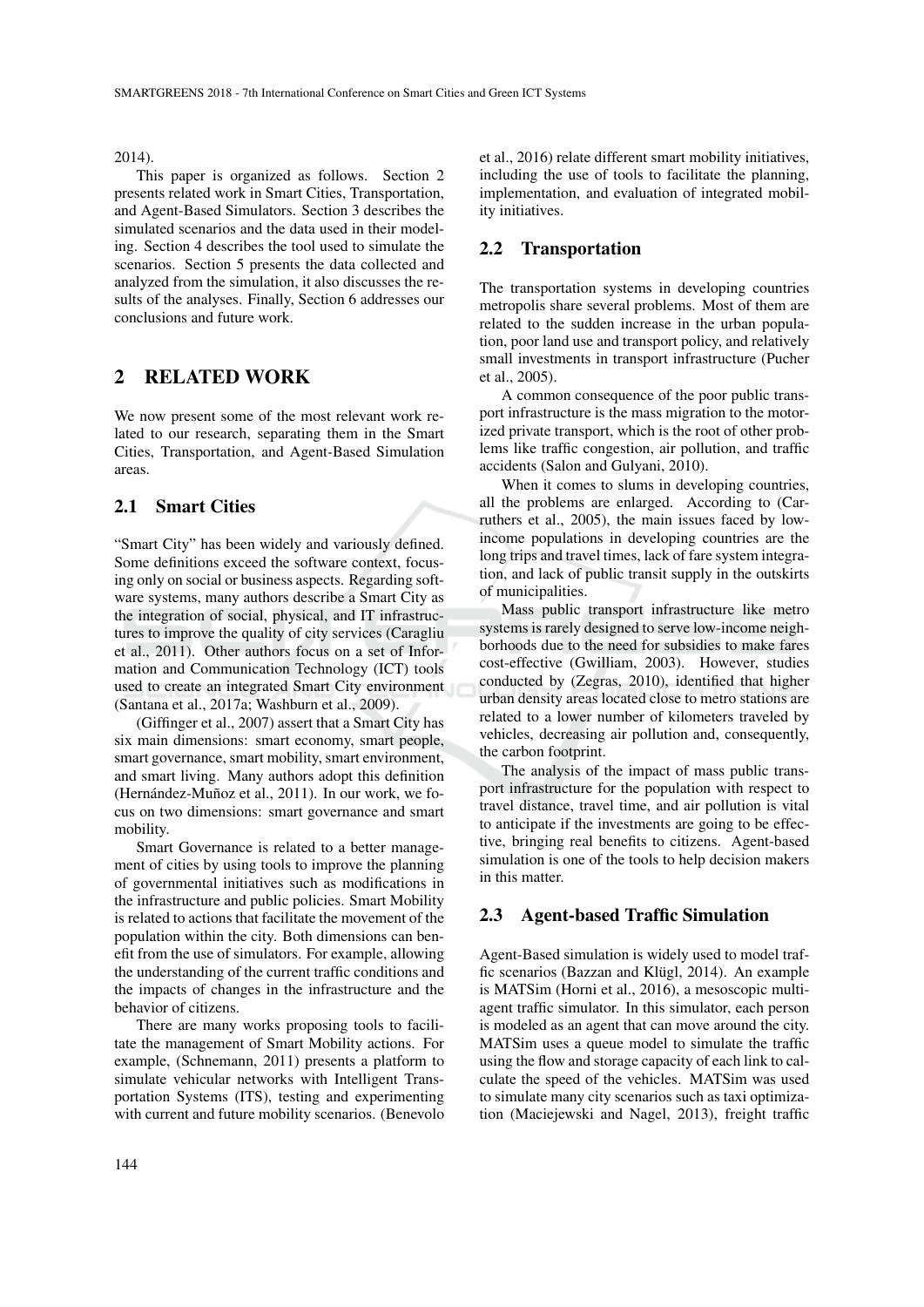(Zilske et al., 2012), and autonomous cars (Bischoff and Maciejewski, 2016).

SUMO (Behrisch et al., 2011) is a microscopic traffic simulator that also simulates each agent individually. The difference is that SUMO uses a Car-Following model (Tang et al., 2014) to simulate the traffic flow. In this simulation type, car speed is calculated considering the vehicles ahead. Usually, microscopic simulators are more detailed. However, they have a high computational cost and are not suitable for the simulation of a large metropolitan area with millions of agents.

(Song et al., 2017) present a mesoscopic traffic simulator based for GPUs (Graphical Processing Unit). Its aim is to use the processing power of GPUs to speed up the execution of large-scale traffic scenarios. The results presented in the paper showed a two times improvement in the execution time of the simulation compared to a standard C++ implementation of the simulator. However, the authors describe two main problems in using GPUs: the communication of the CPU and the GPU is a bottleneck to the simulation and the amount of memory of the GPU can significantly limit the size of the simulated scenario.

Many academic and city management projects use the simulators mentioned in this section. However, none of them is suitable for the simulation of an entire day of a large metropolis with several million users in multiple modes of transportation such as cars, subways, trains, buses, bicycles, and pedestrian. Therefore, in our work, we implemented a flexible and powerful smart city simulator, capable of simulating more than ten million agents using multimodal trips. This simulator will be presented in Section 4.

### 3 SCENARIO DESCRIPTION

The area of interest is Paraisópolis, a large slum in São Paulo with a population of approximately 50 thousand people. Besides several specific characteristics, this slum differs from others mainly because of its location. While most of the slums of the city are on the periphery, this one is located in a central area, making access to transport and other services less costly.

The mobility characteristics of the analyzed population is changing dramatically in the last decades. The motorization ratio is increasing rapidly. In 2007, the number of motorized trips was only 10%, while in 2011 it raised to 33%.

In the future, the mobility of the slum region might change with the governmental plan to build two new subway stations that are going to connect the slum to other four metro lines and several bus corridors of the city.

Due to the changes in the public transport offer in the next years, the importance of simulating transport scenarios considering different modal splits and its impacts in carbon footprint, travel time, and travel cost is essential to understand the implications of the new transport infrastructure.

### 3.1 Collected Data

We based our simulation in real data collected from different sources. The databases considered in the paper are:

- Origin-Destination (OD) Matrix derived from a survey conducted by the city subway company for the year  $2007<sup>1</sup>$
- Shapefile of the planned Subway Lines
- Map of the city based on OpenStreetMaps  $^2$
- Transit lines and stops for São Paulo

The origin-destination database provided the information of all the trips originated in the slum. Each trip has the origin, destination, travel mode, and start time. As the trips are the most important data for the simulation, we made a exploratory analyses of this data.



Figure 1 presents the distribution of the trips by the start time across the day. The figure shows that

most of the trips occur in the morning, when people leave to work. Changing the morning trips from cars

<sup>1</sup>Origin-Destination Survay - http://goo.gl/Te2SX7  $^{2}$ OpenStreetMap - https://www.openstreetmap.org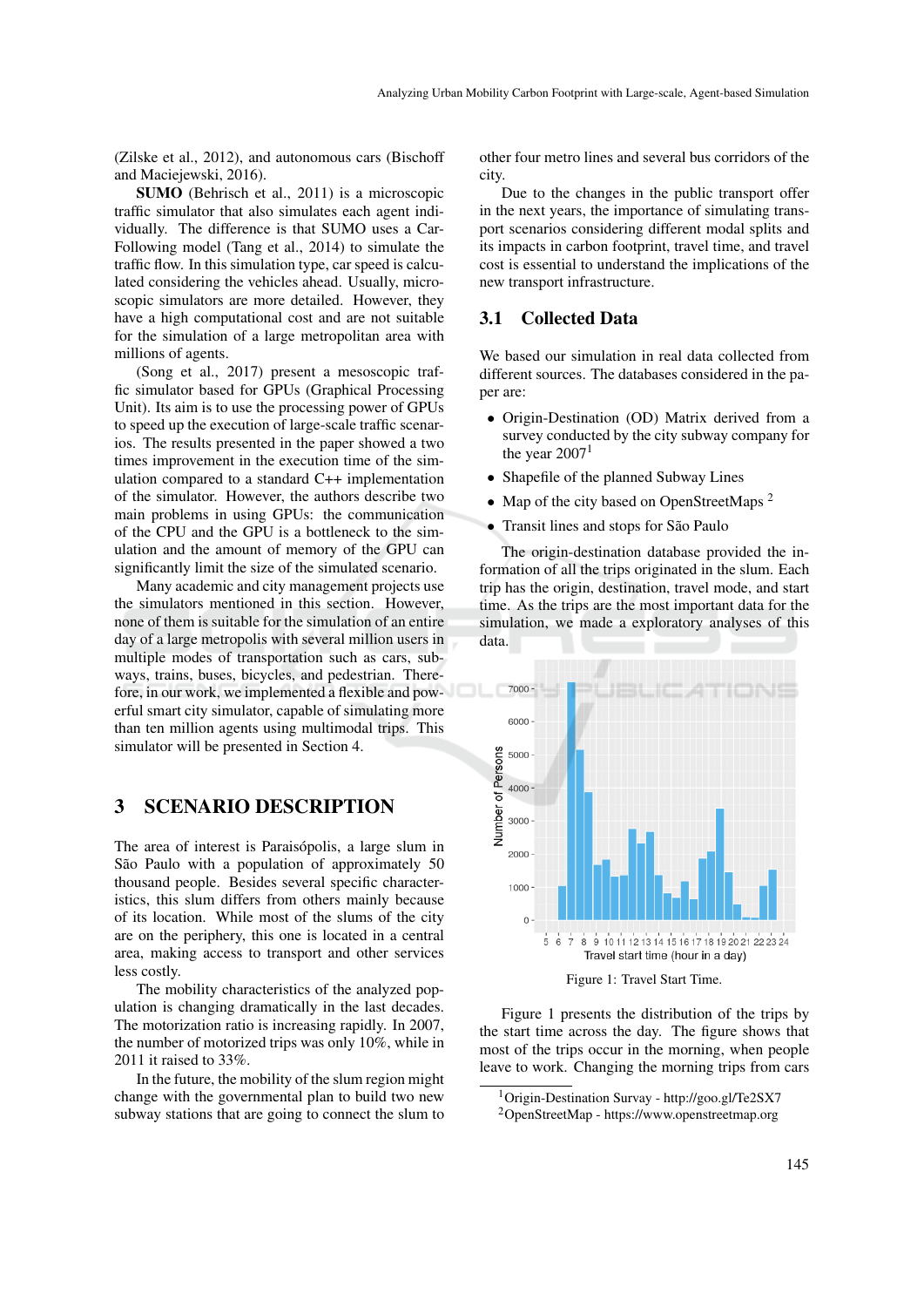or buses to subway can improve the traffic and avoid the overcrowded buses. Also, there is a significant number of late night travels, the new line can benefit the bus users because the interval between the buses in the night are much larger than during the day.

### 3.2 Data Preparation

Based on the panorama described in the last section, we created four simulation scenarios to compare changes in the modal split considering the new proposed subway line. To create these scenarios, we changed the travel mode of the people that work and live near a metro station from bus or car to subway. The description of the new scenarios is the following:

- Current Scenario: we used the current data of the OD matrix considering the travel mode, the start time of the travel, the origin, and the destination of each person. We used the current subway network of the city.
- Replace Buses: we added the new line in the subway network of the city and changed the travel mode of the population that used buses in the OD matrix to subway if the person lives and works less than 500 meters from a subway station.
- Replace Cars: we added the new line in the subway network of the city and changed the mode of transportation of all trips that use cars to subway if the person lives and works less than 500 meters from a subway station.
- Replace Both: we combined the scenario 2 and 3, changing all the trips to subway if the person lives and works less than 500 meters from a subway station.

In all scenarios, we did not change the mode of the trips with less than 2 kilometers because it is unlikely that a person that has the origin and destination very close will use the subway. Table 1 presents the travel mode of all the simulated population. All the scenarios have the same population. Hence the total population is the same in all simulations, only the travel mode of a subset of the people changes from one scenario to the other.

Table 1 shows that, with the new line, 9877 people can change their transportation mode, 20% of the total. Of this people, 5004 are car users, indicating a potential to improve the traffic in the region and decrease the pollution emission. The other 4873 people are bus users, which can potentially reflect in a reduction of travel time and improvement of quality of life.

From Scenario 1 to Scenario 3 the number of bus lines required to serve the simulated population also reduced from 54 lines to 45, what can indicate that

|            | Current Scenario | Replace Buses | Replace Cars | Replace Both |
|------------|------------------|---------------|--------------|--------------|
| Car        | 8,867            | 8,867         | 3,863        | 3,863        |
| Walk       | 21,373           | 21,373        | 21,373       | 21,373       |
| Subway     | 168              | 5,041         | 5,172        | 10,045       |
| <b>Bus</b> | 17,785           | 12,912        | 17,785       | 12,912       |
| Total      | 48,193           | 48,193        | 48,193       | 48,193       |

Table 1: Modal-split of the simulated population.

some lines can have their route changed or eliminated. We created this four scenarios to compare the impact of changing each travel mode and then the impact of changing all the potential population.

#### 3.3 Simulation Research Questions

With the data collected from the simulation of the four scenarios, we can compare the different situations and compute several metrics to evaluate the impacts of changes in the modal split of the population. The research questions explored in the study are related to the impact of the new subway stations and subway line for the analyzed population with regard to travel time and travel cost and the impact in the city measured in terms of carbon footprint. The research questions are:

- RQ1: "What is the impact of a new subway line in the travel time of its potential users?"
- RQ2: "How the new line will impact the cost of the transportation to the population?"
- RQ3: "If the potential users change its transportation mode, will it have an environmental impact?"

Section 5 will present the answers to these research questions based on the data from the simulation of the scenarios.

### 4 SIMULATION

In this section, we present our agent-based, smart city simulator, the execution of the scenarios presented in the previous section and a brief description of the results of the simulation.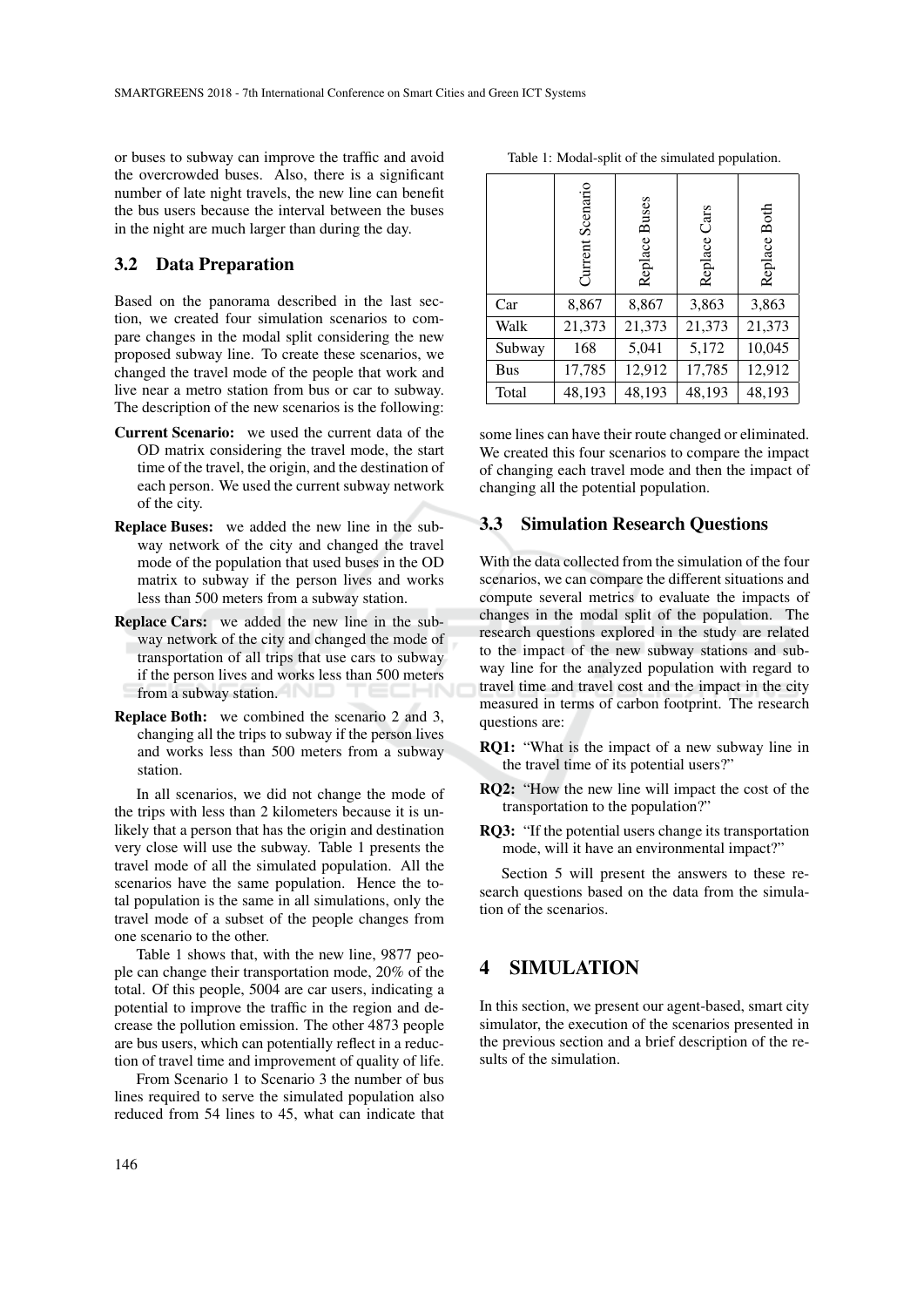#### 4.1 Large-Scale Smart City Simulation

We developed InterSCSimulator, an open-source, scalable, mesoscopic, agent-based Smart City simulator capable of simulating millions of actors faster than real-time (Santana et al., 2017b). In previous experiments, we could simulate more than four million agents in a 24 hours simulation in approximately 3 hours. The current version of the simulator is capable of running single and multi-modal trips using cars, buses, subway, and pedestrian as the travel mode.

The simulator expects, as input, four XML files describing the simulated scenario. We create these files based on the databases described in Section 3.1, and we describe them in the following:

- subway.xml defines the city subway system. In this file, each station is a vertex, and the connection of two stations are the links of the graph.
- map.xml describes the city road network graph. In this file, each road stretch is a link, and the corners are the vertices of a graph. We used the map from Open Street Maps to generate this file.
- buses.xml lists all the bus lines of the city. Each line must have a code, the time in which the service starts and ends, all its bus stops, and the inter-bus interval of the line.
- trips.xml contains all the trips that must be simulated. The trips must have the time that it will start, the transportation mode, the origin, and the destination.

Listing 1 presents, as an example, a file with two trips that will be simulated, each one with a different transportation mode. In the file, there are two trips; in the first one, the travel mode is car, in the second, bus. When the travel mode is subway or bus, the person must walk from the origin to a bus stop or a subway station and then walk from another bus or subway station to the final destination.

#### Listing 1: XML file with examples of trips.

```
<trip origin="4197294783"
   destination = "28637975"
   s t a r t = "27601" mode=" c a r " />
<trip origin="2197654483"
   d e s t i n a t i o n = " 284356975"
   st a r t = "27651" mode=" walk " />
  <trip origin = "1740921857"
     d e s t i n a t i o n = " 1107272621"
     \ln e ="8020-10-0" mode="bus" />
  <trip origin="1107272621"
     d e stination ="304693626"
     mode="\text{walk}" />
\langle/ multi_trip>
```
In Listing 1, origin and destination are nodes in the city graph, start is the time that the agent must start its travel, mode is the travel mode of the agent, and line is the bus line that the agent will use. The simulator is generic and can work with the infrastructure of any city in the world, just requiring the generation of all input files of the simulator.

#### 4.2 Scenario Execution

To analyze the impact of changes in the city infrastructure, we executed the four scenarios described in Section 3. We also created traffic in the city graph based on the complete OD matrix of the city; we simulated 1.2 million cars, which lead to realistic traffic conditions and, thus, realistic travel times for the car trips. We executed all the scenarios in a 24-core machine with 54 GB of memory in the Google Computing Engine<sup>3</sup>, and all of them took less than one hour to execute an entire day in the city.

The agent execution depends on its mode of transportation. We describe the types of execution of each mode in the following:

- Car: we start by computing the shortest path between the origin and destination and then make the agent traverse the city graph visiting all links of the calculated path. A density function is used to calculate the speed of the car in each link (Song et al., 2017) based on the number of vehicles (cars and buses) in the link in each instant.
- Bus: traveling by bus, the agent walks to a bus stop and can take one or more buses until a bus stop close to its destination.
- Subway: the agent walks to the nearest subway station; the subway trip duration is computed with the best path algorithm considering the travel time between the stations. After leaving the subway, the agent proceeds its journey by bus or walking.
- Walk: the agent uses the same idea of the car trips, the difference is that the speed is approximately 4 Km/h.

The agents can also make multimodal trips, combining walking, bus, and subway. Using a car and another modal in a single trip is indeed possible. However, in the OD data that we have, there were no such cases. In addition to computing specific metrics defined by the user, the simulator can also present a graphical visualization of the simulation with the help of the MATSim OTFVis tool<sup>4</sup>. Figure 2 presents the

<sup>3</sup>Google Computing Engine – http://cloud.google.com/ compute/

 $^{4}$ OTFVis – http://goo.gl/U8a87g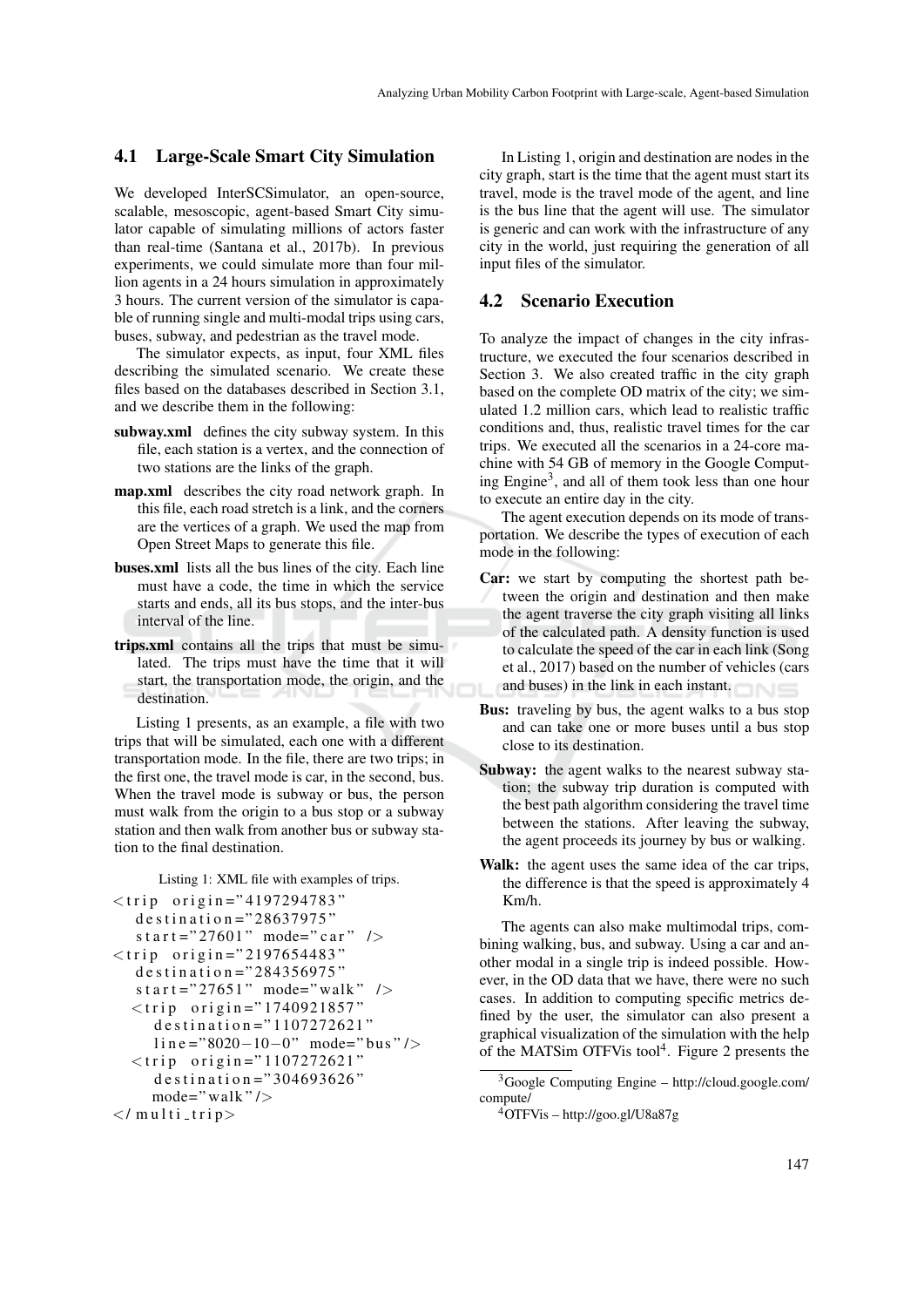execution of the simulation in the city graph. The green points are agents moving across the city.



Figure 2: Simulation visualization.

### 4.3 Results

The simulator saves an XML output file with all the agent actions. There are four possible actions: 1) When the agent starts its trip, 2) when the agent leaves a link, 3) when the agent enters a link, and 4) when the agent arrives to its final destination. All actions have the time, the location where it occurred, and the mode of transportation that the agent used. Listing 2 presents a sample output of the simulator with arrivals actions.

Listing 2: XML file with the output of the simulator.

```
\leevent time="22400" type="arrival"
  person="120" legMode="walk'
  trip_time="420" dist="450'
  \cos t = 0" />
\lee v e n t time = "27860" type = " arrival"
  person="122" legMode="car"
  trip_time="1820" dist="4210"
  \cos t = "6.8"/>
\lee v e nt time = "29504" type = " arrival"
  person="123" legMode="bus"
  trip_t im e = "1828" d is t = "3500"\cos t = "3.8" />
```
When the agent arrives to its destination, the simulator computes the attributes of the trip such as total time, distance, and cost. This output can be used to generate the visualization of the simulation presented in Figure 2 and to make analyzes in a statistical tool such as R.

### 5 ANALYSIS AND DISCUSSION

We analyzed the change impact in three different perspectives: financial cost for the users, travel duration, and the carbon footprint. The objective of this analysis is to answer the research questions presented in Section 3.3.

To answer RQ 1, "What is the impact of a new subway line in the travel time of its potential users?", we calculated the travel time for each person in all scenarios presented in Section 3. The time users spend on a trip directly impacts the users' perception of the quality of the transportation system and quality of life. As Figure 3 presents, the travel time of most of the population decreased, mainly for the bus users (depicted in orange in Figure 3). For 4500 people, i.e., 90% of the people who changed from bus to subway, their travel time reduced significantly. For instance, 30.84% of buses users that started to use subway had an improvement up to 30 minutes. Moreover, 7.14% of these buses users improved their travel time for more than 2 hours.

From the population that used cars in the original scenario, approximately 1,500 had their travel times decreased and 4,000 had their travel times increased. The people that had their travel time increased by more than 30 minutes (around 2,000 people) are unlikely to change their travel mode. However, since the cost reduction can be very substantial (mainly when taking into consideration parking fees), even some of them might prefer the subway.



Figure 3: Travel time improvement.

To answer RQ 2, "How the new line will impact the cost of the transportation to the population?", We calculated the trip financial cost for each person in all scenarios presented in Section 3 since users usually want the cheapest option with a good travel condition. In our analysis, we took into account the car trip costs, as well as bus and subway fares. Using the OECD Purchasing power parities (PPP), the cost of the bus and subway fares was 1.9 USD and the car cost was 0.35 USD per kilometer.

As Figure 4 shows, the creation of this new subway line would reduce the cost for more than 2,500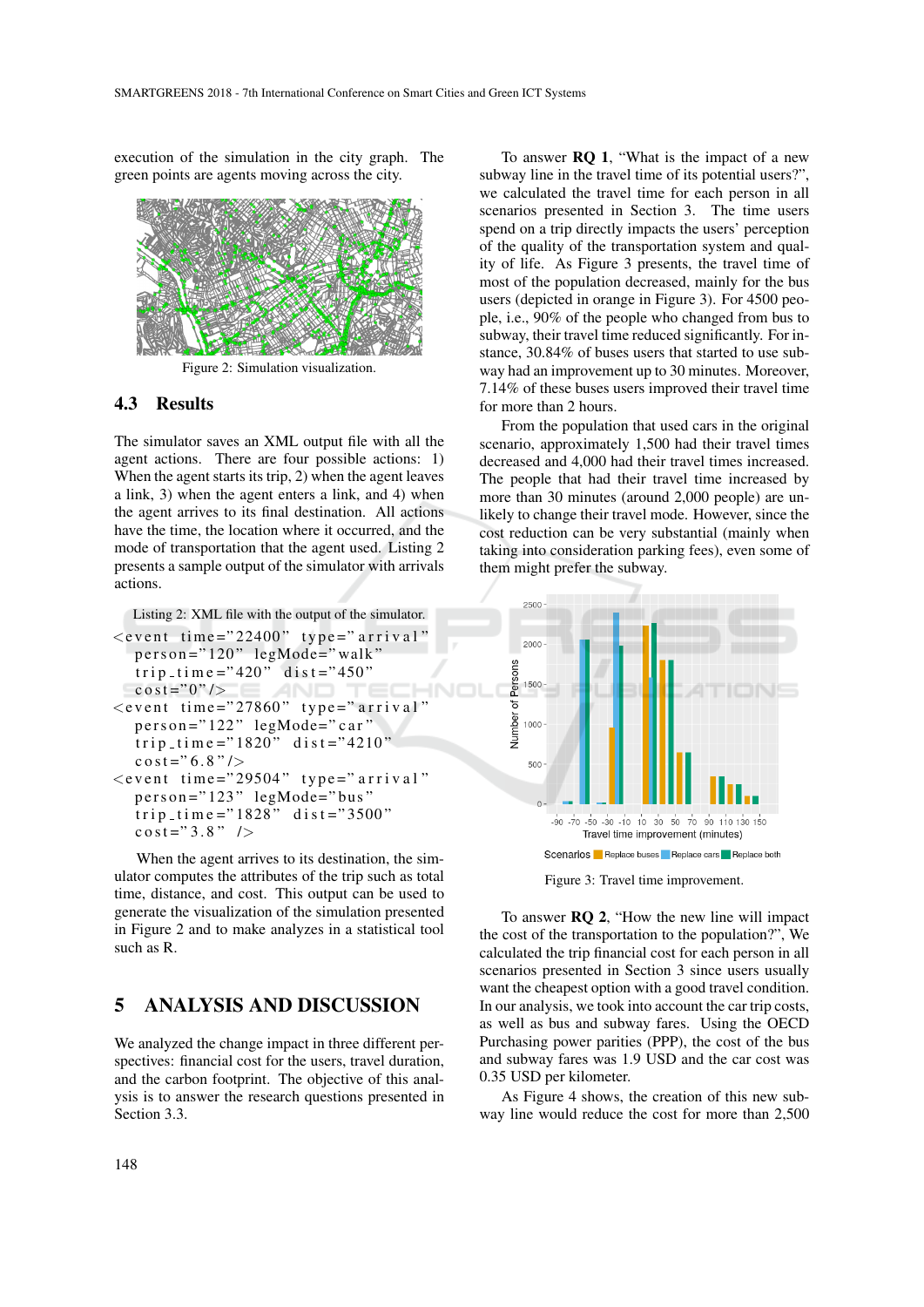people in the neighborhood that changed the mode of transportation from car to the subway. This is especially important because we are simulating a lowincome community. The financial costs of trips made by bus or by subway did not change because the price of the two systems is the same in the analyzed city.



Figure 4: Financial cost benefit.

To answer RQ 3, "If the potential users change its transportation mode, will it have an environmental impact?" we calculated the carbon footprint of each person in all scenarios presented in Section 3. The common baseline is that the carbon footprint stands for a certain amount of gaseous emissions that are relevant to climate change and associated with human production or consumption activities (Wiedmann and Minx, 2007). By analyzing Figure 5, we can notice that in the "Replace Both" scenario the carbon footprint would be reduced from  $30,992$  tons of  $CO<sub>2</sub>$  per year to 22,790, i.e., 26%. The reason that the change to the subway decreases the carbon footprint is that cars and buses emit over three times more  $CO<sub>2</sub>$  to the atmosphere than the subway.

In short, if the bus users start to use this new subway line, they would reduce their travel time and carbon footprint, while still paying the same fare. However, the car users would reduce their financial cost and carbon footprint but increase their travel time. Thus, with this new subway line, some of the bus users would definitely migrate to the subway because of the reduction in travel time. However, most car users would need to choose between a shorter travel time or a reduced financial cost. Indeed, decision makers should promote the usage of this new subway line, since it would decrease both the carbon footprint and the economic cost for the population as well as improve traffic in the region.



Figure 5: Accumulated Carbon Footprint.

# 6 CONCLUSIONS AND FUTURE WORK

The growth of the cities around the world requires better planning and informed decisions to improve the citizen quality of life and optimize cities' infrastructure. To achieve this, it is mandatory the use of tools, such as simulators, that facilitate the analysis and comparison of different alternative scenarios, leading to more effective public policies and governmental actions.

With the open source simulator we are now making available, a researcher or urban planner is capable of simulating millions of agents in an entire metropolitan area with multiple modal-splits. This simulator can now be applied to various fields such as mobility planning, comparison of potential interventions in the traffic, and measuring the impact of changes in the city infrastructure.

This paper showed that with a large-scale, smart city simulator, it is possible to analyze the impact of changes in the infrastructure of a large metropolis, with over 10 million people. We compared parameters, such as travel distance, time, and carbon footprint from the population of a slum using the current mobility infrastructure and possible scenarios with the new lines planned for the next years. The comparison of the simulation results showed many potential benefits from these modifications in the city infrastructure.

As future work, we plan to implement new transport modes in the simulator such as bicycle, car sharing, and taxis. We also intend to include new Smart City scenarios such as smart parking and garbage collection. Regarding the analyzes, we will analyze other